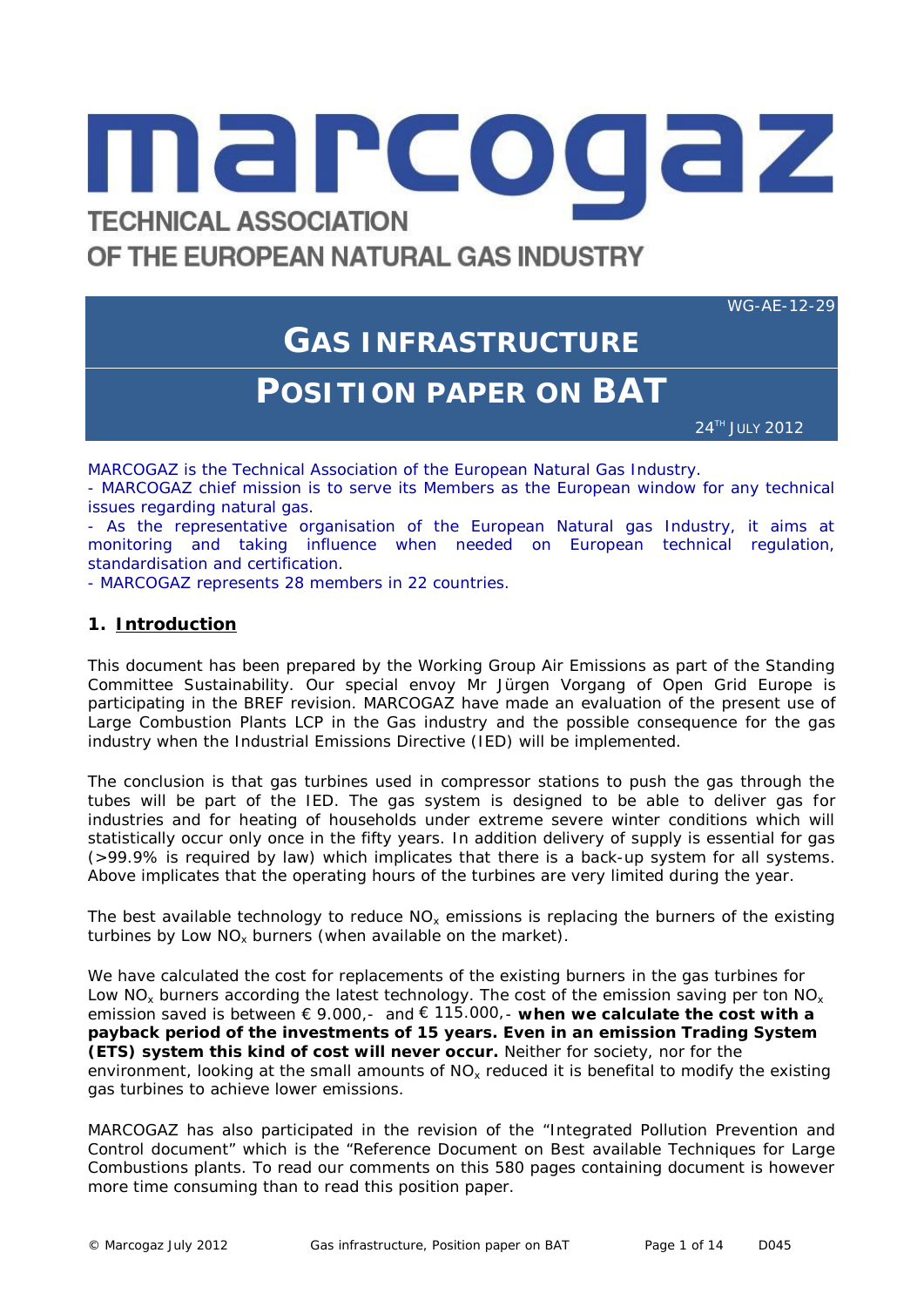# **2. Integrated Pollution Prevention and Control (IPPC)**

Directive 2008/1/EC of the European Parliament and of the Council of 15 January 2008 concerning integrated pollution prevention and control is a directive of the European Union. It replaces the Council Directive 96/61/EC of 24 September 1996 on the same subject matter; both are commonly referred to as IPPC Directive.

From 2005-2007, the effect of the directive was assessed. In 2010, a revised wording was published, integrated with 6 other European directives regulating large industrial sites, into the Industrial Emissions Directive, short IED.

The European IPPC Bureau has been founded to organize the necessary exchange of information and produces Best Available Techniques reference (short: 'BREF') documents which Member States are required to take into account when determining best available techniques generally or in specific cases.

Emission limit values, parameters or equivalent technical measures should be based on the best available techniques, without prescribing the use of one specific technique or technology and taking into consideration the technical characteristics of the installation concerned, its geographical location and local environmental conditions. In all cases the authorisation conditions should lay down provisions on minimising long-distance or trans frontier pollution and ensure a high level of protection for the environment as a whole.

In order to coordinate the permit process required under the Directive and the greenhouse gas emission trading scheme, a permit issued in compliance with the Directive is not obliged to contain the emission limit values for greenhouse gases if these gases are subject to an emission trading scheme, provided there is no local pollution problem.

In this document 'MARCOGAZ' is giving an overview of the nowadays used combustion techniques and the operating conditions for gas transport. To demonstrate this a survey, covering about 80% of the EU gas industry, was organised. 11 Countries participated in this survey with in total 32 engines and 515 gas turbines.

*The main conclusions from this survey are:*

- *40 % of TSO and storage turbines are running less than 500 hours per year*
- *Only 20% of the turbines are running more than 3000 hours/year.*
- *Security of supply of natural gas is essential. To cope with a continuously fluctuating demand a high flexibility is required resulting in important load variation impacting turbine efficiency.*
- *Operation: Energy efficiency is affected by several parameters depending on gas transportation nominated by the shippers and traders..*
- *Case studies show that dry premix low NO<sup>x</sup> burners (DLN, DLE, SOLONOX…) are the best reference solution to be applied.*
- *Considering the specific operating conditions in the gas industry other technical options like SCR (Selective Catalystic Reduction) or water or steam injection are not economically and technically viable and therefore not used for gas turbines by the gas industry (See EN12583 :2001 and pr EN12583 : 2011).*
- *Existing turbines cannot always be retrofitted with new burner technology.*
- *Recent achieved results from gas turbines installed since 1996 operating in the gas grid show NO<sup>x</sup> concentrations in the flue gas down to 60 mg/m³ at 15% O<sup>2</sup> at common load. Local conditions may differ from ISO conditions, so results vary. Gas turbines installed today can reach 50 mg NOx/m³.*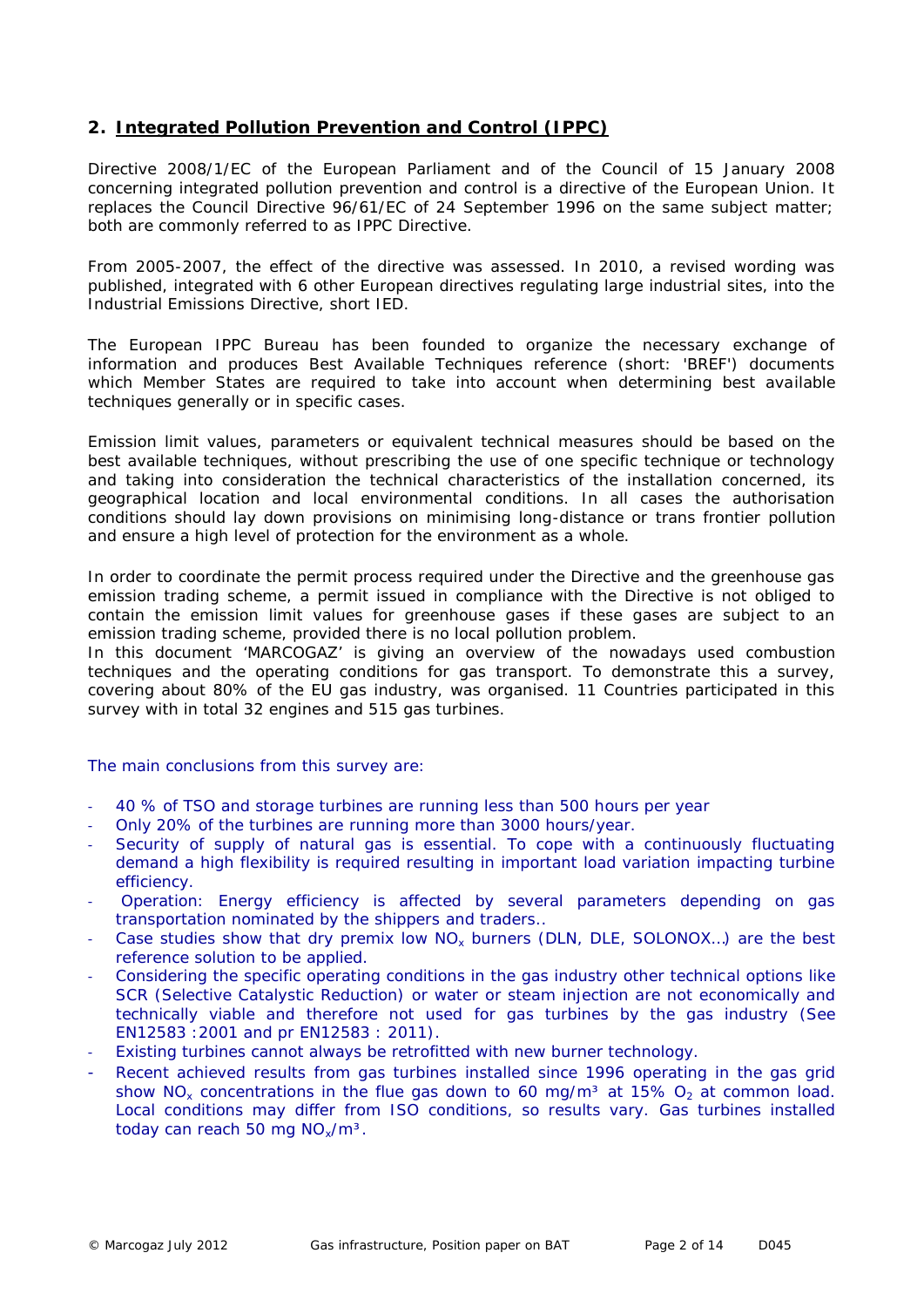# **3. Introduction of the Gas industry**

**3.1 The gas industry transports 60% of the primary energy in Europe.**

In EU the natural gas High pressure grid in the 27 EU countries is approximately 235.000 km long. The high pressure grid delivers gas to a low pressure distribution grid which is 1.649.400 km long. Only in the high pressure grid are compressor stations (167 compressor stations in total). In total 120.682.000 customers are connected to the gas grid.

The gas market is open to all parties and is regulated. This means that shippers or traders order gas transport and the transmission system operators (TSO) must deliver the transport on demand.

In 2010 Europe imported 82 bcm of LNG from 13 different countries. This amount guarantees that the supply of the European gas market is not limited to the 6 gas suppliers who are transporting via pipelines to Europe and the 6 indigenous gas suppliers.

Due to the fact that gas is a main primary energy source there are high requirements for security of supply.

The global natural gas resource for conventional recoverable gas resources are equivalent to over 60 years of current global consumption. The potential of natural gas from shale and other newly recoverable resources such as coal bed methane is expected to extend current production to at least another 100 years.

Natural gas price is typically 1/3 of the price of electricity per kWh in Europe and is for that reason the preferred source for heating and hot water. Due to this the transported quantities of gas are partially temperature related. The European gas grids are capacity wise designed to supply the consumers even under severe winter conditions which will only occur once in the 50 years. Due to this and due to the capacity needs of a European integrated open market a wellfunctioning gas grid requires a lot of compressor stations which will run only for a few 100 hours a year.

# *3.2 Infrastructure*

# **3.2.1 Compressor stations**

Gas transportation is only possible when there is a pressure differential among the pipelines. For that reason gas compressors, which are located in compressor stations, are required.

One compressor station consist always of minimal 2 compressor units (due to the required security of supply there is always a redundant system) and at maximum 12 individual compressor units. By compressing the gas the volume is reduced and the diameter of the pipelines can be reduced. The gas compressors are mainly powered by gas turbines, and some piston type gas engines or electrical engines. (See addendum paragraph 6.5.4 for more details about compressor stations)

# **3.2.2 Gas storage**

In 2009 there were 78 underground gas storages in the EU where gas turbines are used to compress the gas into the gas storage**.**

Throughout the year, natural gas is produced at a relatively constant level. However, there are significant differences between natural gas consumption in winter and summer. Historically storages were used to offset seasonal fluctuations in consumption. In spring and summer, natural gas suppliers import more natural gas than demand requires, and the surplus is stored. In winter, consumption exceeds the volume of gas imported, so the stored gas is used to cope with the demand. However, since the opening of the gas markets by the European directives, the operation of storage is less seasonable: storage can as well be emptied in summer, depending on the gas movements asked by shippers and traders. (See addendum paragraph 6.6 for more details about gas storage)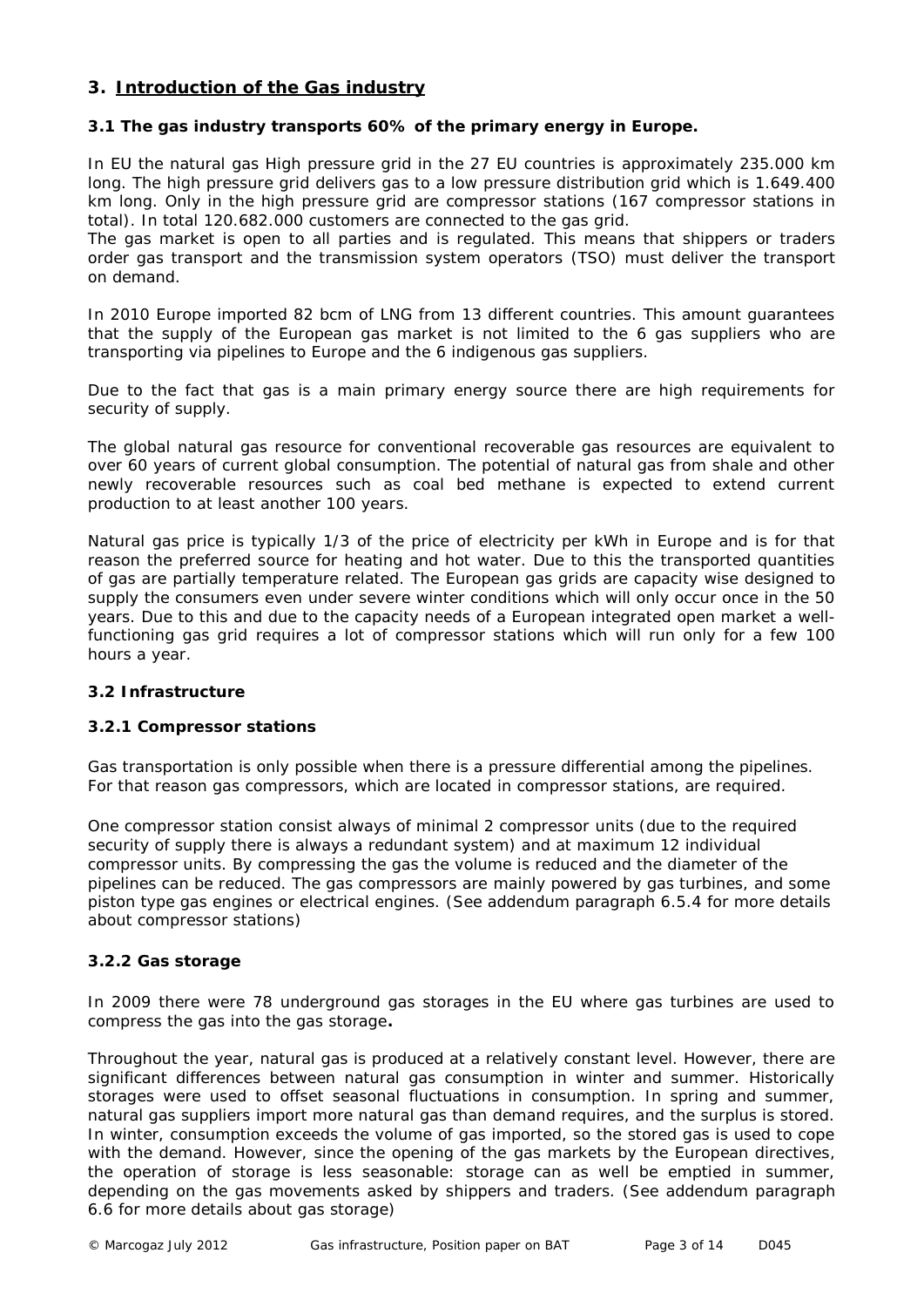# **3.2.3 LNG receiving terminals**

In 2009 there were 19 LNG (Liquefied Natural Gas) receiving terminals where gas turbines are used to pressurize the gas into the gas transport pipelines. (see addendum paragraph 6.7 for more detail about LNG receiving terminals).

# **3.3 Special conditions for the gas industry**

# High seasonal and temperature linked fluctuations

Coping the high demands of cold winter days and in parallel low demand at high temperatures in summer means: a high flexibility is needed, which leads to compressor stations with modular composition of different units which can be started and stopped depending on the varying demand. Most of the times the turbines are running under partial load. The utilization range is 50-100% of full load capacity.

# Limited freedom regarding the localisation of compressor stations

The gas industry is transporting gas molecules physically and cannot shift compression work to other places: every 100 to 150 km a compressor station is required. Compressor stations are usually located in remote areas since the pipelines are routed across the country. In general the transported gas is used as fuel. Compared to power plants there is no steam or water used in compressor stations and so no existing water capture and treatment facilities. Therefore steam or water injection is not a suitable technology for  $NO<sub>x</sub>$  limitation in the case of gas transport. Pre-mix low  $NO<sub>x</sub>$  technologies are the only solution for gas compressors. However for older turbine models this technology is not always available and may not give the same results. As can be seen, technical options are limited and higher NO requirements can lead to complete replacement of turbines.

# Controlled by the market

The TSO's are offering large transmission capacities, which can be booked and used by shippers and traders. Depending on their demand we have to increase and decrease the flow by starting and stopping compressor drives and/or run on less efficient part load (see § 6.4).

# Historically built

The gas grid is mainly built between 1966 and 2010. The design is expanded every time when new industries, new cities new suppliers, new connections to Europe like Nord-stream and South-stream appear. Also by the opening of the markets in Europe, the grid is expanded and additional connections are made. In the EU it is normal to have every 2 years an open season where shippers and traders can buy new transport capacities. The TSO is then responsible that these new capacities are realised in the gas transport system.

# **4. Results from the MARCOGAZ survey**

# **4.1 Statistical Survey**

To give an actual overview of the todays techniques for natural gas fired turbines and engines used for gas transport, MARCOGAZ performed a survey among its members. 11 countries participated in this survey with in total 32 engines and 515 gas turbines. The results of this survey are presented in this paragraph

Gas turbines used for gas industry can vary much in age. The first turbines became operational at the end of the sixties. With the expansion of the transportation grid more gas turbines became operational. All of these older gas turbines are still operational and are still in good operational condition. The expected lifespan of these turbines is easily over 50 years.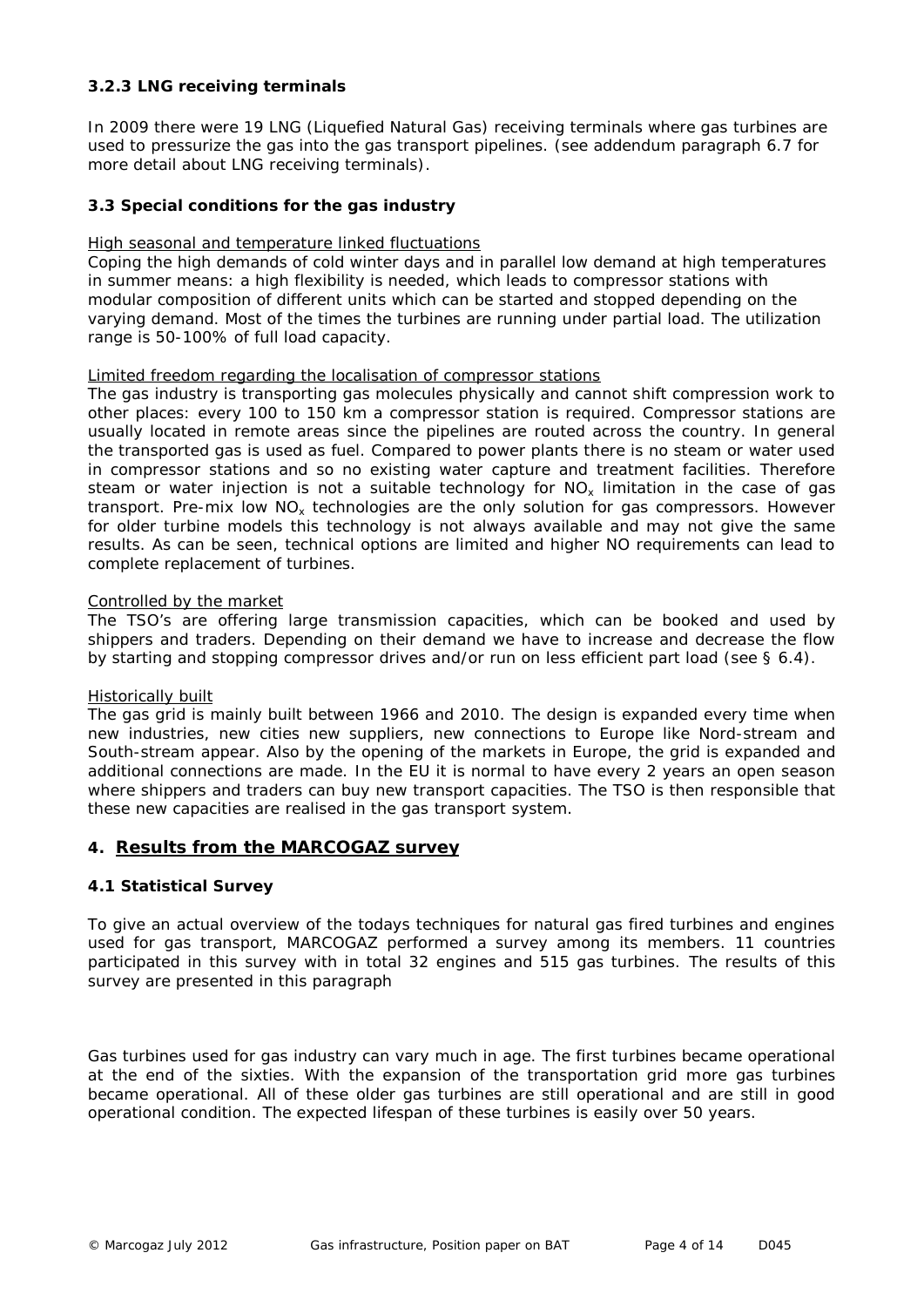| Thermal capacity |        |                                      |    |
|------------------|--------|--------------------------------------|----|
| Turbine size     |        | Number of turbines Number of engines |    |
| in MW fired      |        |                                      |    |
| $0 <$ Turbine    | $-157$ |                                      | 29 |
| $15 <$ Turbine   | 50     | 309                                  |    |
| >50              |        | 139                                  |    |
|                  |        |                                      |    |

**Table 1: Number of turbines and engines versus turbine size**

**Table 1** demonstrates that the majority of the gas turbines and engines used in Europe for gas transportation have a small thermal fuel input. Although the thermal input may be small the number of turbines is quite large.

**Operating time**



**Figure 1: Operating hours of gas turbines in 2 adjacent years**

When the operating hours in two adjacent years where comparable the figure would show one line through the crossing of the axis. The figure shows that depending on temperatures and request the operational hours fluctuate from year to year.





In figure 2 every dot represents a turbine. Depending on their operating hours they a placed in a decreasing sequence to obtain one clear line who represents the operating hours per turbine in the year 2008.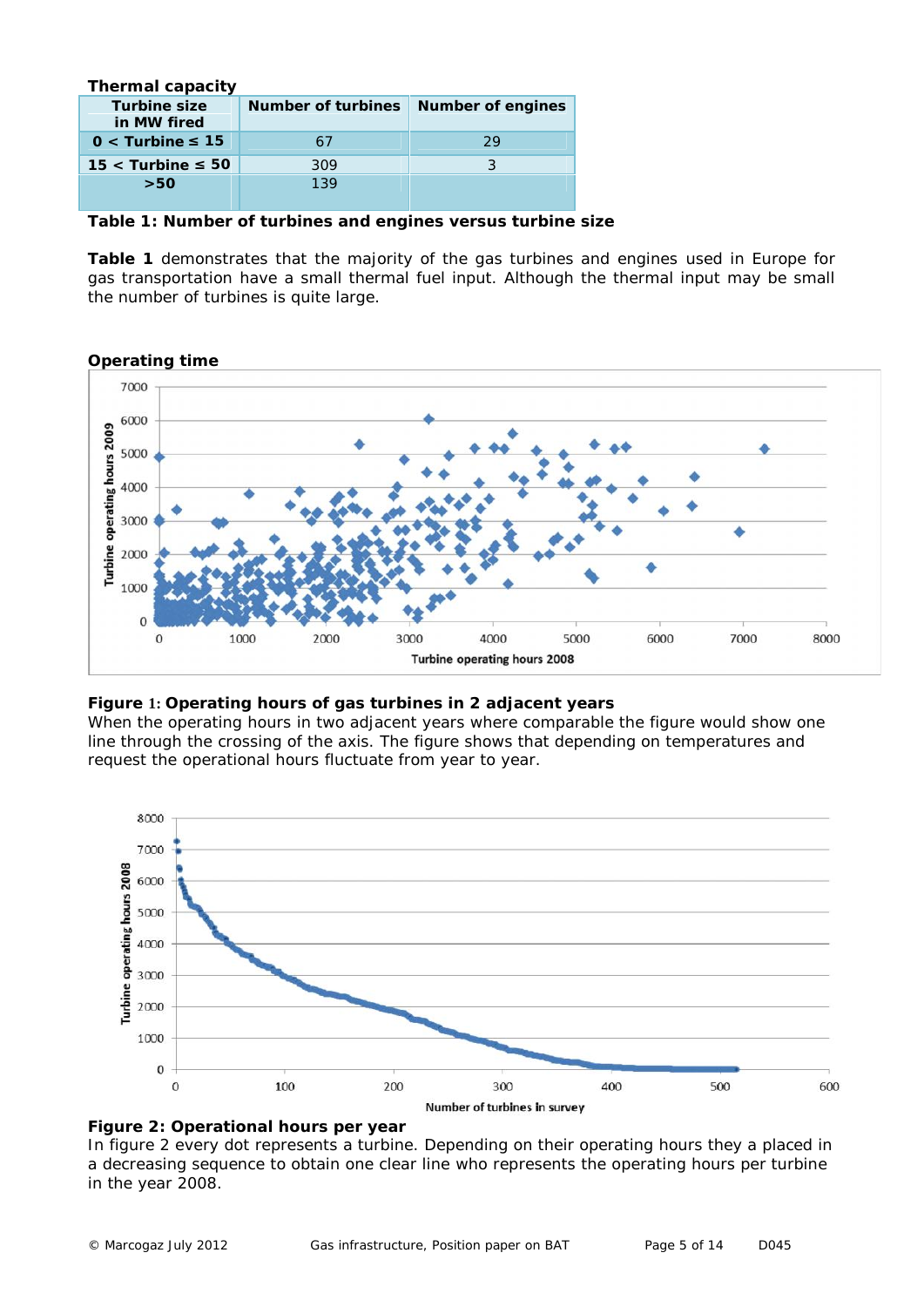From Figure 1: 1 and 2 it can be derived that:

- 40% of the turbines and engines used in gas industry are running less than 500 hours per year.
- Approximately 20% of the turbines run more than 3000 operating hours per year.
- The operating time of the unit varies much from year to year because of different winter situations and different behaviour of the markets. This has an important impact on the  $NO<sub>x</sub>$ and CO emissions and on turbine efficiencies which are indeed much varying with the load.
- TSOs and storage operators have standby units. They try to share the hours of operation, not always equally, in order to reduce the maintenance costs and to optimize their availability and emissions.



**Figure 3: NO<sup>x</sup> emission in mg/m<sup>3</sup> , 15% O<sup>2</sup> versus age of turbines measured by year installed.**

Figure 3 shows that recent achieved results from gas turbines installed since 1996 operating in the gas grid show NO<sub>x</sub> concentrations in the flue gas down to 60 mg/m<sup>3</sup> at 15% O<sub>2</sub> at common load. Local conditions may differ from ISO conditions, so results vary. This survey covers 80% of the EU gas industry (turbines and engines). From 1996 on a clear trend can be seen demonstrating the effort done by TSO's to invest in the new (in 1996) Premix based Dry Low NO<sup>x</sup> Emission technologies to lower the emission for NOx. That technique is the BAT for **new** mechanical drive Gas Turbines; the fluctuation in the recent years emission is related to the sensitivity of that technique to load variation linked with the previously detailed variability of the gas transmission capacities demands.

**4.2 Economical aspects of reducing NO<sup>x</sup> emissions.**

# **4.2.1. Retrofit of existing technology to DLN in gas industry**

*A study of the total costs of ownership and the cost per ton NO<sup>x</sup> avoided is calculated for 5 existing conventional burners' system turbines to be retrofitted with DLN technology. The cost of the emissions saving over a 15 years period is calculated for some compressor station turbines in operation in the EU. The price is between 9 k€ and 115 k€ per ton avoided NOx. The widespread in price varies with the total tons of NO<sup>x</sup> emitted per year. It can be noticed that the replacement technique (DLN) mentioned are economically adequate only for machines with higher operating hours. However not for all gas turbines is this retrofitting technology available.*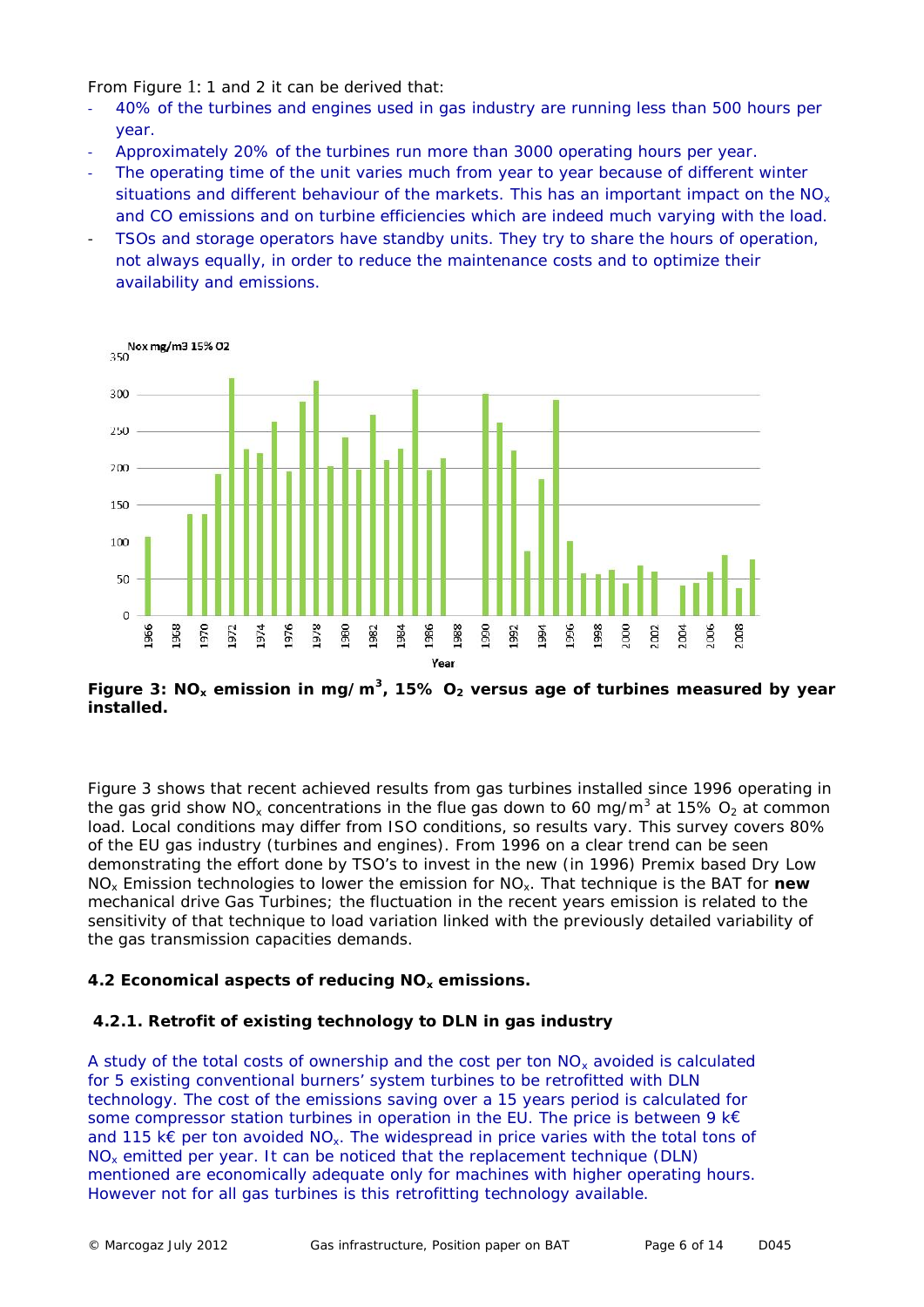| Compressor units                                                       | $\overline{A}$ | B              | $\mathcal{C}$ | D           | E           |
|------------------------------------------------------------------------|----------------|----------------|---------------|-------------|-------------|
| Nitrogen oxides $(No_x/NO_2)$<br>$(t/a)$ average / years 2002-<br>2010 | 5,73           | 4,96           | 3,41          | 2,28        | 27,33       |
| DLN-burner investment cost<br>(based on rough estimations)             | 3 400 000 €    | 3 400 000 €    | 3 400 000 €   | 3 400 000 € | 3 400 000 € |
| - technology                                                           |                | 2 100 000 €    | 2 100 000 €   | 2 100 000 € | 2 100 000 € |
| - installation etc.                                                    |                | 300 000 €<br>1 | 1 300 000 €   | 1 300 000 € | 1 300 000 € |
| Estimated emissions after<br>changes $(t/a)$                           | 1,47           | 1,03           | 0,36          | 0,3         | 2,38        |
| Estimated emissions savings<br>after changes $(t/a)$                   | 4,27           | 3,93           | 3,06          | 1,97        | 24,95       |
| Cost of the emission saving 1<br>year period                           | 796 869 €      | 865 990 €      | 1 111 695 €   | 1 721 940 € | 136 257 €   |
| Cost of the emission saving<br>15 years period (€/t/a)                 | 53 125 €       | 57 733 €       | 74 113 €      | 114 796 €   | 9 084 €     |

**Table 2: Cost of DLN retrofit technology on existing turbines**

**4.2.2. Cost analysis of NO<sup>x</sup> Control for stationary gas Turbines**

*The U.S. Department of Energy performed a Cost Analysis of NO<sup>x</sup> Control Alternatives for Stationary Gas Turbines (1999). In this analysis the costs of different techniques were compared to each other. In the next table an overview is given of this cost analysis.*

NB : the considered DLN technology (25ppm = 50 mg  $NO_x/m^3$  at 15 % O2) is still in the BAT widely used for recently installed Units

| <b>Turbine Output</b>                                                 | 5 MW Class |               | 25 MW Class |                      | 150 MW Class |                      |
|-----------------------------------------------------------------------|------------|---------------|-------------|----------------------|--------------|----------------------|
| Median value<br>NO <sub>x</sub> EMISSION CONTROL<br><b>TECHNOLOGY</b> | USD/ton    | USDct/<br>kWh | USD/ton     | USDct/<br><b>kWh</b> | USD/ton      | USDct/<br><b>kWh</b> |
| DLN (Dry Low NO <sub>x</sub> ) (25 ppm) $*$                           | 260        | 0.075         | 210         | 0,124                | $122*$       | $0.054*$             |
| Catalytic Combustion (3 ppm)                                          | 957        | 0.317         | 692         | 0,215                | 371          | 0.146                |
| Water/Steam Injection (42 ppm)                                        | 1652       | 0,41          | 984         | 0.24                 | 476          | 0,152                |
| Conventional SCR (Selective<br>Catalytic Reduction) (9 ppm)           | 6274       | 0.469         | 3541        | 0.204                | 1938         | 0,117                |
| High Temperature SCR (9 ppm)                                          | 7148       | 0.53          | 3841        | 0.221                | 2359         | 0.134                |
| $SCONOx$ <sup>™</sup> (Catalytic Absorption<br>System) $(2 ppm)$      | 16327      | 0.847         | 11554       | 0,462                | 6938         | 0,289                |
| Low Temperature SCR (9 ppm)                                           | 5894       | 1,06          | 2202        | 0,429                |              |                      |

\* 9-25 ppm USD/kWh based on 8,000 full load hours/year

**Table 3: Cost analysis different techniques for NO<sup>x</sup> reduction of stationary gas turbines**

From both studies it can be derived that – regardless of the technical feasibility of other options – premix dry low  $NO<sub>x</sub>$  technologies are the best solution for  $NO<sub>x</sub>$  reduction. Looking at the large differences between the results of both studies it can also be concluded that the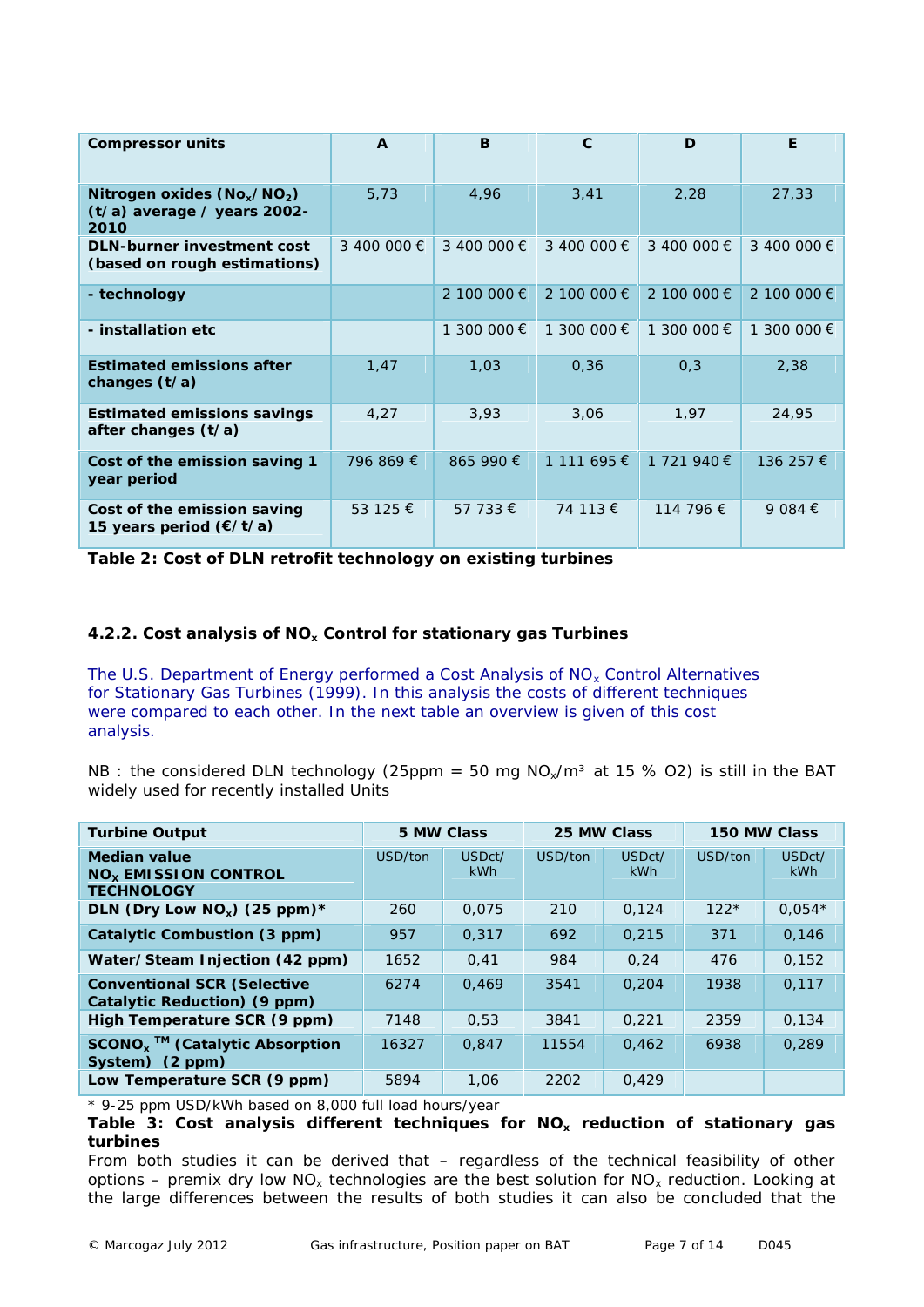retrofitting to premix dry low NO<sub>x</sub> technology of the oldest conventional turbines is only economically conceivable for compressors with large yearly operating hours.

It has to be noticed that *existing turbines cannot always be retrofitted with this new technology.*

All compressor stations are located at remote locations, and do not use steam or water. Therefore steam and water injection is not a suitable technology for  $NO<sub>x</sub>$  limitation.

This is confirming the conclusions stated in the EN12583 : 2001 reconfirmed in the pr EN12583 : 2011 "Gas supply systems - Compressor stations Functional requirements"

# **5. Conclusions**

*The main conclusions from this survey are:*

- *40 % of TSO and storage turbines are running less than 500 hours/year.*
- *Only 20% of the turbines are used for more than 3000 hours/year.*
- *Security of supply of natural gas is essential. To cope with a continuously fluctuating demand a high flexibility is required resulting in important load variation impacting turbine efficiency.*
- *Operation: Energy efficiency is affected by several parameters depending on gas transportation nominated by the shippers and traders.*
- *Case studies show that dry premix low NO<sup>x</sup> burners (DLN, DLE, SOLONOX…) are the best reference solution to be applied.*
- *Considering the specific operating conditions in the gas industry other technical options like SCR or water or steam injection are not economically and technically viable and therefore not used for gas turbines by the gas industry (See EN12583 :2001 and pr EN12583 : 2011).*
- *Existing turbines cannot always be retrofitted with new burner technology.*
- *Recent achieved result from gas turbines installed since 1996 operating in the gas grid show NO<sup>x</sup> concentrations in the flue gas down to 60 mg/m3 at 15% O2 at common load. Local conditions may differ from ISO conditions, so results vary. Gas turbines installed today can reach 50 mg NOx/m³.*

#### **Addendum explaining the working of the Gas infrastructure**

# **6.1 The main components of the gas grid**

The gas grid is essentially composed of a transit grid, a transport grid and a distribution grid. The transit grid contains, as the transport grid, an entry point (frontier of the country, LNGterminal, storage plant) and compressor stations. It contains also an exit point at another frontier of the country.

The transport grid contains entry points or links to the transit grid, to LNG-terminals or a storage plants, and compressor stations. It contains also links to important gas consumption sites (electrical power plants, important industrial customers) and to the distribution grid.

The distribution grid has entry points linked to the gas transport grid (gas regulation stations, city gates), where the pressure of the gas is reduced from transport pressure to high pressure distribution pressure, which is further in this grid reduced to medium and final distribution pressure.

Technically the elements of the grids are:

- Entry station at the boundary, where the gas volume and quality is measured and monitored;
- LNG-plants, where the gas is stored in liquid cryogenic form, and eventually sent out in gaseous form after gasification and pressurization;
- Storage salt caverns, aquiferous layers and depleted gas fields, where the gas is stored under high pressure and eventually sent out in the (transportation) grid;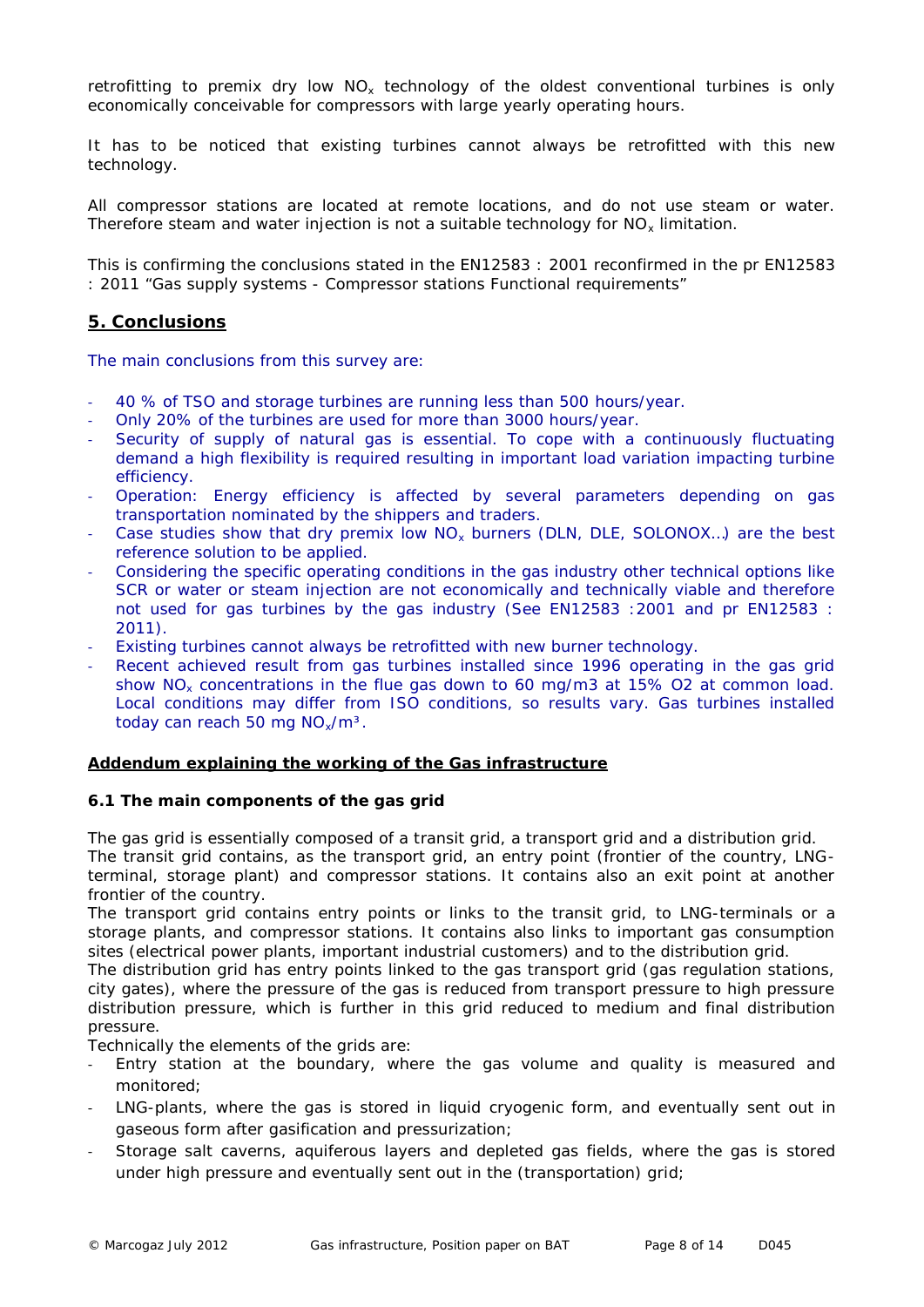- Compressor stations, guaranteeing that the volume of gas needed is effectively transported by the grid or compressed into a storage;
- Pipelines transporting or distributing the gas. The greater the diameter the more gas can be transported by the pipe. However, in order to avoid huge diameters, gas is compressed. Gas distributed to the domestic clients has a gauge pressure of 20, 25 or 250 mbar. This pressure must be constant in order to obtain a safe and environmental friendly functioning of the appliances. The compression is also necessary because the transport of the quantities of gas needed at those distribution pressures would need gigantic pipes with for instance a diameter of 55 meter at 20 mbar instead 100 cm at 60 bar;
- Gas metering and pressure regulation stations, where the pressure is by steps lowered to the final distribution pressure;
- The gas metering and pressure regulation stations of power plants or important industrials consumers are generally not a part of the gas grid.

# **6.2 The main functions of the gas grid**

The first function of the gas grid is to guarantee a default free supply of gas to all the gas consumers. The supply of gas cannot be interrupted. Indeed in case of an interruption, the restart of supply can lead to serious problems since it is not certain that every appliance is equipped with a reliable shut off valve forbidding the release of not ignited gas after the restarting of supply. As a result, a default in supply will need the shutdown of that part of the grid, followed by the resupply of each consumer, one by one, after checking that his appliances are well shut down and will not emit unburned gas. This takes a very long time.

As a result, the continuous supply is a matter of national health and safety. It is also for another reason a matter of national health and safety: in case of an interruption of the supply of gas, heating, cooking, production of warm water and a number of craftsmanship's and commercial or service activities will be impossible. Finally, a problem of supply of the gas grid can jeopardize the production and supply of electrical power.

This security of supply is a must not only during normal operating days but also during the coldest winter periods, when the volume of gas consumed is huge compared to warm summer days.

This explains why the grid is configured on such a way that in all circumstances a 100 % security of supply is obtained: feeding from different ways, standby compression units, grid and equipment designed and maintained for the most heavy demand and circumstances.

# **6.3 Specific situation (remote locations)**

While the goal of distribution lines is to distribute the gas in the cities, the transit and transport pipelines and storages are localized in country side. The public consultations realized in the framework of town planning or environmental legislation lead to routings and compressor sites which are disturbing as less as possible socio-economic life, populations and environment. Further, the different permits, public consultations and environmental effects reports needed in case of new investments, and even the legislation on public procurement, make it, compared to private projects located in industrial areas, impossible to realize investments in a normal time period.

# **6.4 The effects of the market opening**

In the past, the maintenance and operation of the gas grid and its equipment could be organized in function of the seasons: during summertime maintenance and filling of storage, during the other seasons the grid and equipment must be ready for operation and the degree of operation was essentially function of the temperature.

Since the opening of the market this seasonal rhythm has disappeared: operation is now dictated by trading. As a result, the maintenance can no longer be realized on the way it has been programmed in the past, and the existence of spare or emergency equipment is essential during the whole year.

Another result of market opening is that the grid operators are now highly regulated business, with investment plans and operation budgets to be approved by the regulating authorities. This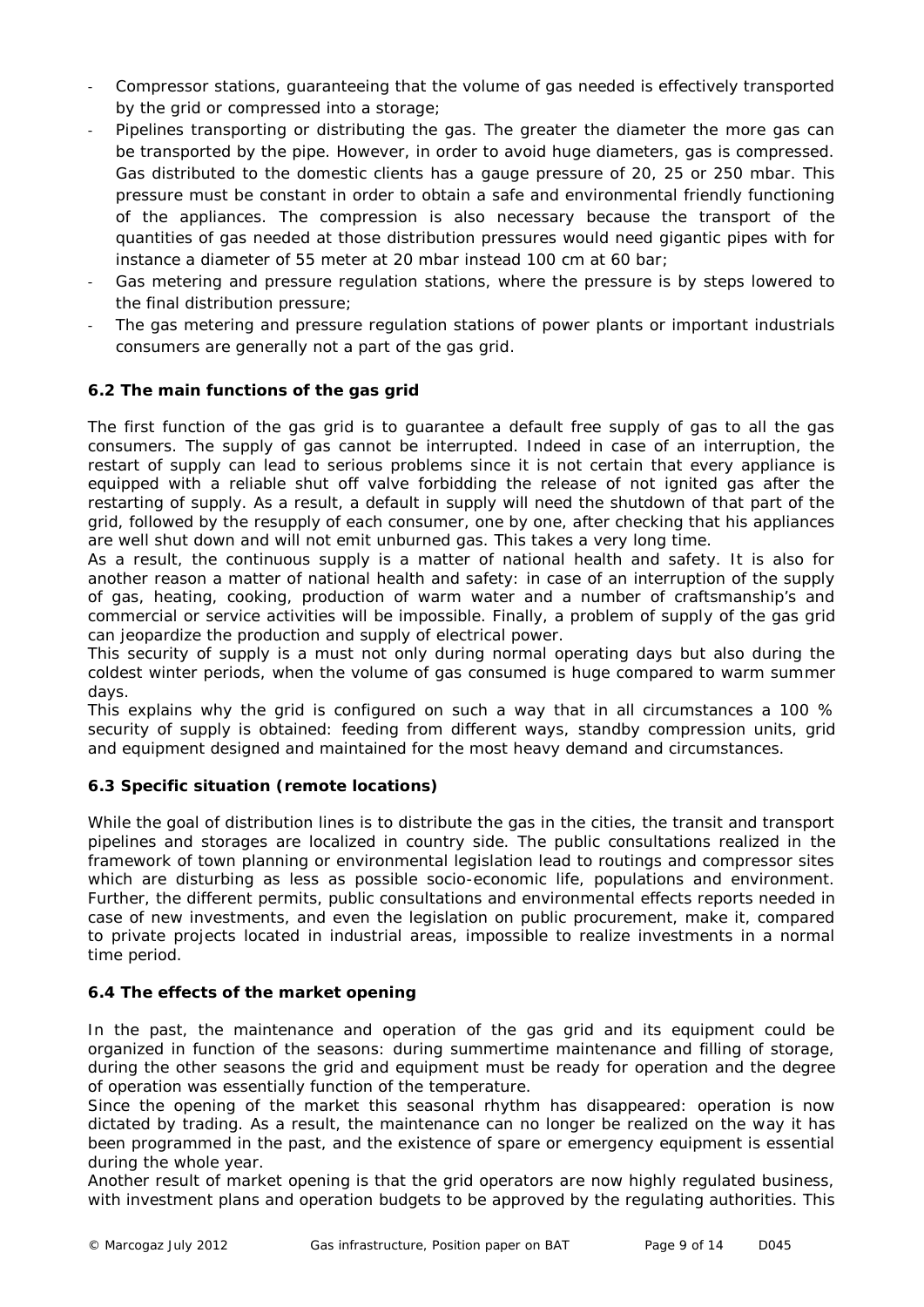leads to inflexibility in investments and operations policy which has to be taken into account during the design of the networks.

Finally, it is the goal of the European authorities to obtain a global gas market. In such a gas market the movements of gas can be unlinked to the local or even regional conditions regarding weather, economic conjuncture or electrical power production. As a result, gas movements, and thus the working regime of compressors, LNG-plants and underground storages, will be continuously changing in function of totally external factors.

#### **6.5 Gas transmission**

#### **6.5.1 Summary**

Gas pipeline transmission means high pressure transport of gas through pipeline systems. Large quantities of energy can be transferred over distances of several thousand kilometres. The operation is described for different technologies involved in that process, the emissions are characterised according to their occurrence and the regulations to limit emissions are mentioned.

#### **6.5.2 General introduction**

Transmission of natural gas is made by either pipelines or via shipping. In general the pipeline transport is cheaper at distances lower than 4000 km, but that depends on individual circumstances.

For the pipeline transmission the gas molecules need pressure to move, and during their way in the pipe they create friction, which results in a pressure drop. After 100 to 150 km the initial pressure has decreased so much that an increase is necessary to obtain a reasonable flow through the pipeline system. Pressure increase is made by compressor stations, which need energy to recompress the gas. This energy is usually taken from the natural gas flow inside the pipeline. Today there are also electrically driven gas compressors installed. This can be only efficient when a High Voltage line with sufficient capacity is in the vicinity of the compressorstation.



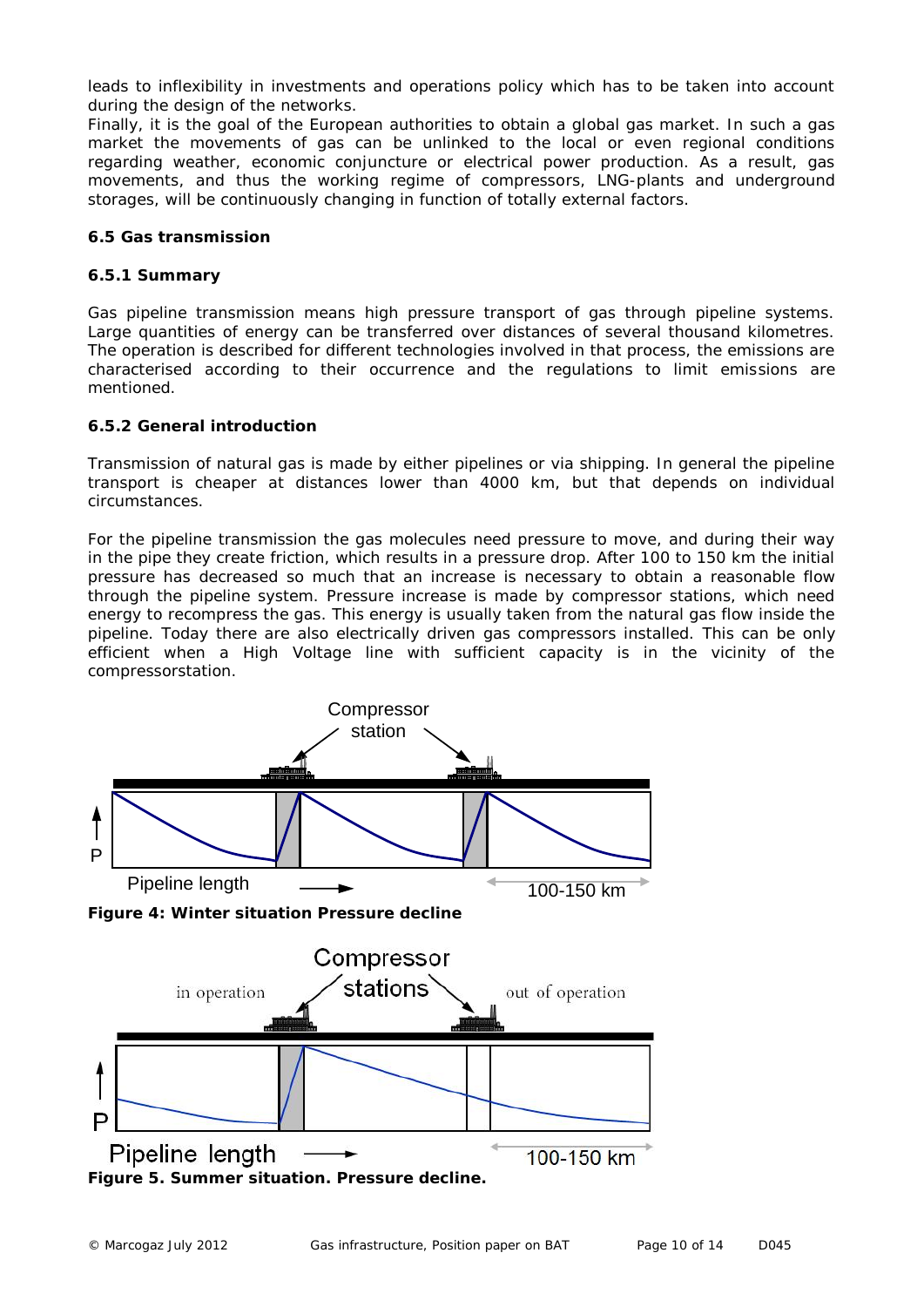Transmission of natural gas is subject to seasonal fluctuation and to fluctuations driven by the market: industrial users and power stations are relatively constant consumers of gas during the year and have to be supplied also in warm seasons. For heating purposes during winter times plenty of gas is needed, but these consumers do not need gas during summer. . This has an effect on the use of compressors as well as on the flow of gas. Sometimes the gas in the pipelines moves at walking speed, as slow as 5 km/h, in other times the gas velocity can be at a level of 50 km/h or even higher.

Transmission of natural gas is the term usually for high pressure transport in big pipelines to bridge long distances. A higher pressure results in a higher energy flow, so the higher the pressure, the more gas can be transported. But it has to be taken into account that with doubling the pressure the need for compressor energy increases eight times. The pressure ranges up to 100 bar in onshore pipelines. In offshore pipelines the pressure can even exceed this value due to higher outside pipeline wall pressure caused by water depth.

The distribution of gas to consumers is also made in pipelines, only pressure and diameter of pipes are much lower. The limit between transmission and distribution depends on national or company definitions, but in general transport higher than 5 bar is called transmission, lower pressure means distribution.

# **6.5.3 Pipeline systems**

Main transport pipelines are like a network of gas highways. The pipes range in diameter from DN 1400 down to DN 300 (56" down to 12") or smaller.(DN is standardised internal diameter in mm). They are made of various grades of steel and there is a cathodic protection system to prevent corrosion. For bigger flows sometimes parallel pipes are installed. This can be up to 10 lines in parallel. The gas highways have 'link roads' at various points along their length. Interlinking enables different parts of the system to be connected together or to substitute for each other in order to maintain the security of supply.

Valve systems allow to isolate sections of the line so that the gas flow can be shut off and diverted e.g. if a pipe section needs repair. It may also be necessary to close a link between two pipelines for other reasons. At long transmission pipeline systems there are valve stations at each 30 km, but in higher dense areas with more interlinking the distance can be smaller.

Shut-off valves are installed at switching points and other locations. The main shutoff valves in the pipeline incorporate smaller by-pass valves so that pressure differences can be equalized gradually before the main valve is opened.

The gas purchasing resp. transmission contracts require gas to be supplied in clean condition. Sand, water, condensate and other impurities are accordingly removed by the producers in gas conditioning installations before the gas is transferred to the main pipelines.

During operation the pipeline does not have any impact on the environment; only during the building phase it is necessary to remove all plants from the corridor needed to operate the building machines. After the renaturation often there is no remarkable difference.



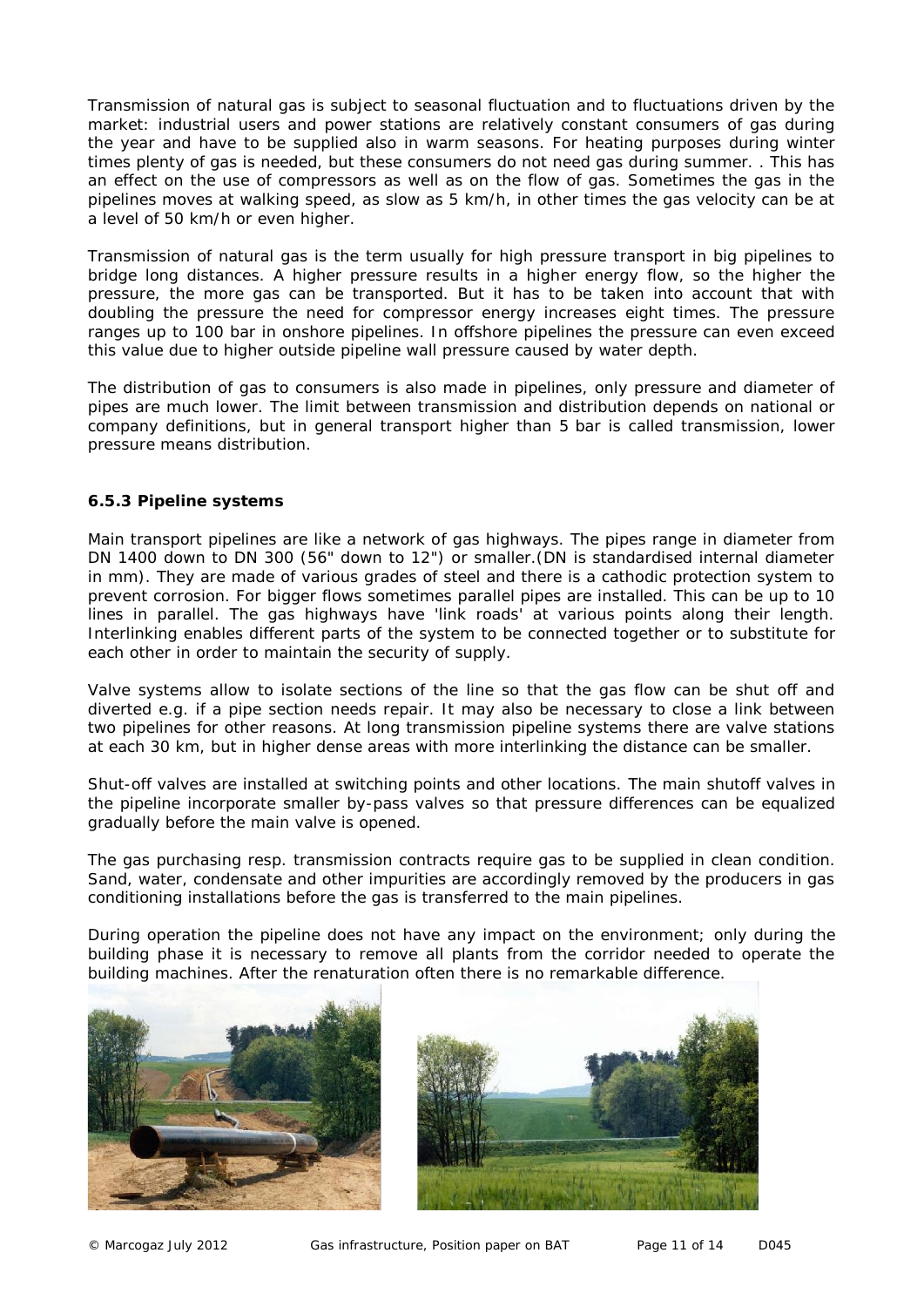Equipment used for pipeline systems:

- pipelines of different size
- valves of different size

**6.5.4 Compressor stations**

The purpose of a compressor station is to restore the pipeline pressure to the desired level if it is decreased too much in the pipeline. The pressure loss depends on the distance from the previous compressor station, but also on the flow rate. To ensure the contracted gas flow the pipeline pressure has to be raised again after 100 to 150 km depending on the local and technical situation.

The compression is made by rotating machines (mainly centrifugal compressors) driven either by gas turbines, which are mainly used, or by electrical or gas motors. The advantage of gas driven machines is the availability of energy, whereas a connection to the power supply is often expensive and increases the danger of availability.



Photo 3: Gas compressor Photo 4: Gas turbine as compressor drive

The number of compression unit and their single mechanical power is depending on the pipe usual flow profile. To react on a changing gas flow, a compressor station modular design has to be used to optimise the station global efficiency and capability to fulfil the compression needs. With increasing flow more and more compressor units are put into operation.

At a single pipeline the number of compressors can be at 2 to 3, but in large compressor stations a set of up to 6 parallel pipelines the number of compressors could reach up to 12 units.

The compressor unit mechanical power usually varies between 3 and 25 MW depending on the required power input to the pipe. To ensure the contracted gas flow, spare capacity is installed to switch to that machine and operate in case of a repair of a given compressor unit.

The main environmental impact of a gas turbine based compressor station is the composition of waste gases, which contain  $CO<sub>2</sub>$ , NO<sub>x</sub> and CO. As natural gas is cleaned from sulphur at the production stage, the emissions of  $SO<sub>2</sub>$  are negligible as well as the creation of particulates from burning natural gas. Another aspect is the creation of noise from the compressor drives, but usually the compressor stations are located in areas with low density of population.

The electrical drive based compressor stations are obviously not directly impacting air emissions. Indirectly their impact is related to the way the electrical energy used is produced (coal, gas, nuclear...). As  $NO<sub>x</sub>$  and CO are varying in an opposite way in relation with flame temperature, the use at various load of a compression gas turbine is making it difficult to optimise both of these emission factors.

The efficiency of the compression units is varying a lot with the operating conditions:

- Concerning the gas turbines, their base load efficiency is varying for new units from 30% to 40%, according to their size (base load power) and their design.
- The specificity of turbines used in gas transmission is the flexibility they have to cope with resulting in a use at partial load.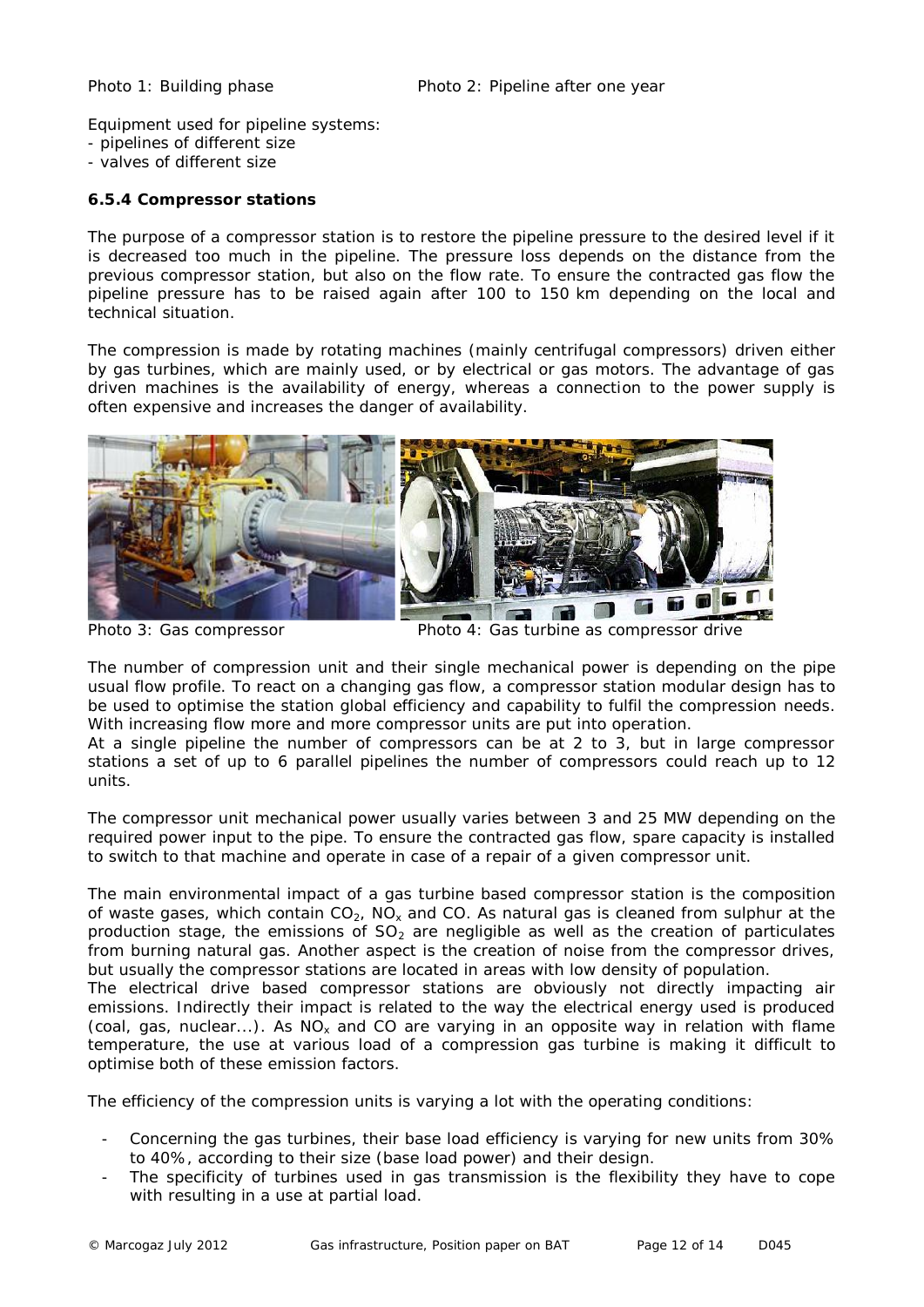The use at partial load of a gas turbine has an important impact on the unit efficiency.



Photo 5: Compressor station in Germany containing 8 compressor units in total

# **6.6 GAS STORAGE**

Throughout the year, natural gas is produced at a relatively constant level. However, there are significant differences between natural gas consumption for heating in winter and summer. Historically storages are used to offset seasonal fluctuations in consumption. In spring and summer, natural gas suppliers import more natural gas than demand requires, and the surplus is stored. In winter, consumption exceeds the volume of gas imported, so the stored gas is used to cope with the demand. However, since the opening of the market, the operation of storage is less seasonable: storage can as well be emptied in summer, depending on the gas movements asked by shippers and traders.

Natural gas storage is an industrial process where gas is generally injected into an underground porous rock system (or in salt cavern) which can store the accumulation and then supply the gas to meet the market's demand, in terms of hourly and daily flow rate.

The cap rock, , must have natural sealing properties so as to prevent vertical gas losses. Samples are collected and lab tests carried out to evaluate the maximum operating pressure limits for the reservoir.

# Process

The gas storage stations include gas a compression plant and a processing plant suited for withdrawal.

Natural gas arriving from the transport system for injection in the storage reservoirs is compressed at the compressor plants, in order to inject it into the reservoir.

In particular, the compression plants connected to the transport system allow gas, arriving from the gas pipeline network at a maximum pressure of approximately 75 barg to be injected into the storage wells at a pressure of up to 150-180 barg using high head centrifugal compressors powered by gas turbines or reciprocating compressors powered by explosion engines or electric motors.

# **6.7 LNG TERMINAL**

In order to be transported by LNG carriers, natural gas is subject to the liquefaction process. The liquefaction temperature of natural gas is -162 °C at atmospheric pressure: this is known as liquefied natural gas (LNG). Once liquefied, the volume is 600 times smaller, making it possible to transport large amounts of energy by ship.

The natural gas is liquefied and stored in tanks in the producing country before being loaded into an LNG vessel. It is then transported to the destination country.

During transportation by sea, the LNG is stored at -162 °C and at atmospheric pressure.

Once arrived at its destination, the LNG is unloaded at the import terminal where it is stored under the same conditions, and eventually heated by boilers and returned to a gaseous state and after having reached an appropriate pressure level, injected into the pipeline network.